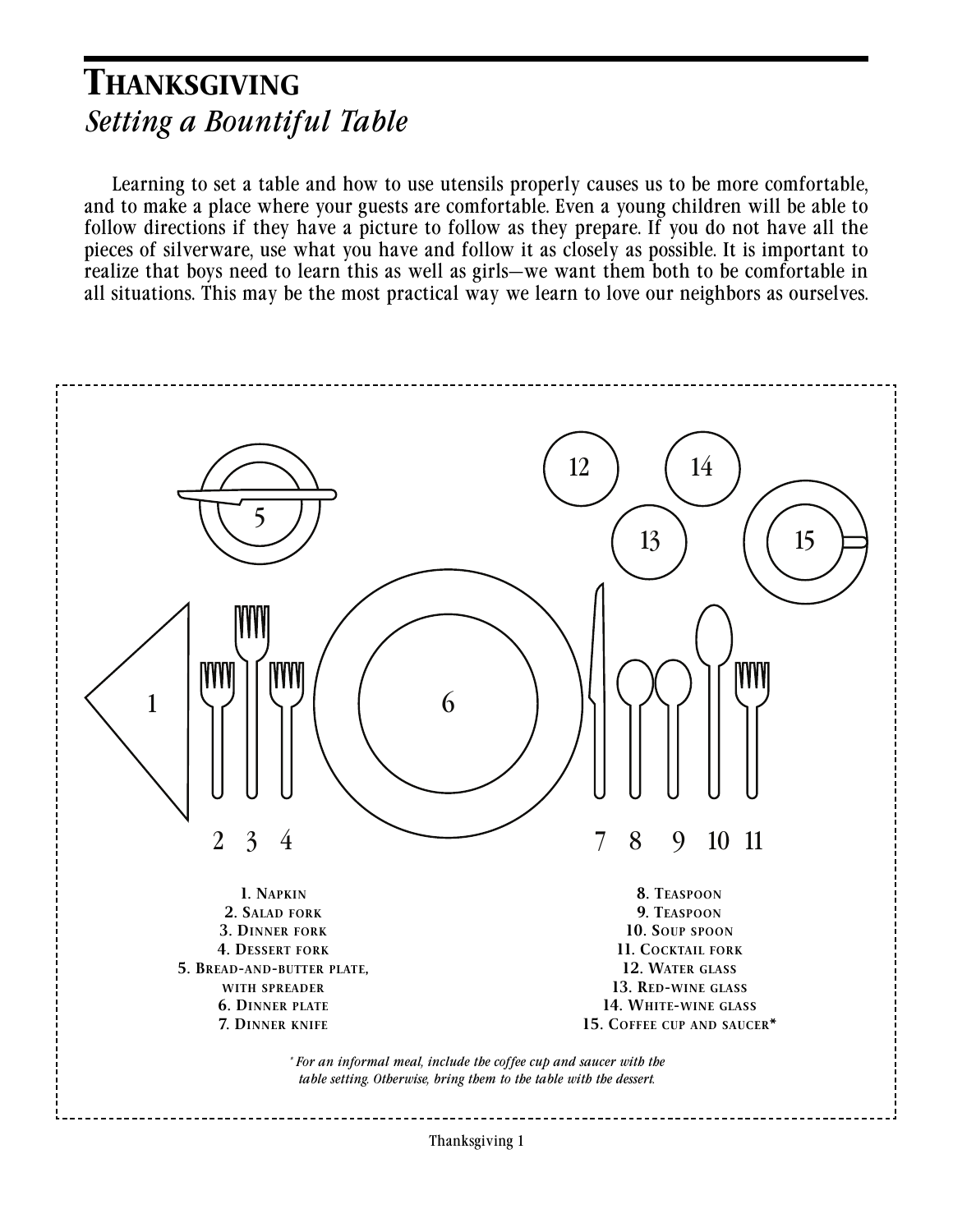## THANKSGIVING *Pilgrim Boy and Girl*

## *Supplies*

construction paper toilet paper rolls scissors glue markers

#### *Directions*

Wrap the toilet paper rolls in dark colors of construction paper and print out the patterns of the boy and girl. Cut out the patterns and glue to the covered toilet rolls.



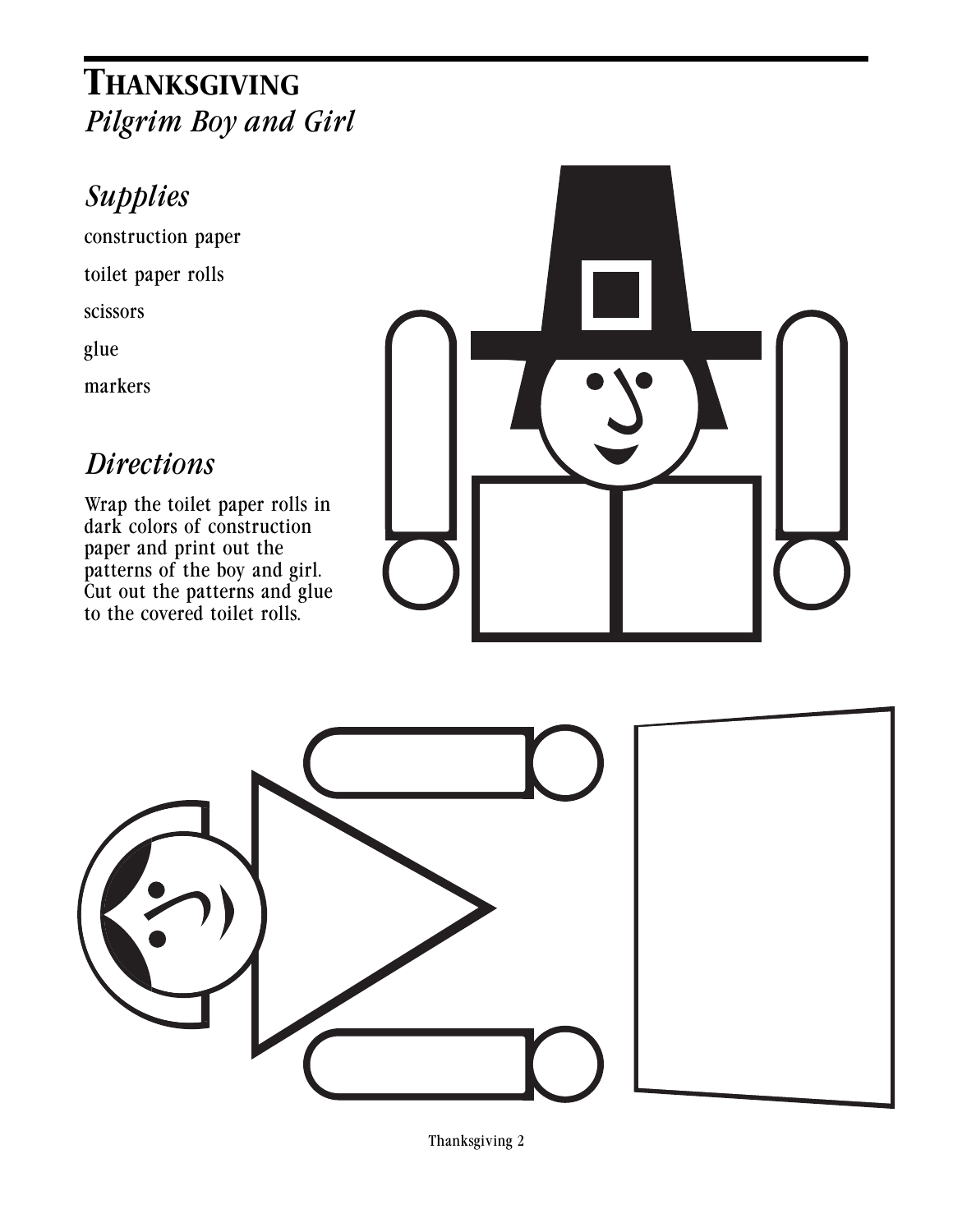## THANKSGIVING *Turkey Centerpiece*

# *Supplies*

red, yellow, orange and brown construction paper

scissors

glue

markers

pineapple, coconut or large pine cone

### *Directions*

Print out the tail pieces onto orange, red, and brown construction paper, the wings onto orange construction paper, the head onto red paper and the beak onto brown paper. Cut the pieces out of the paper and glue onto a coconut, pinecone or pineapple.

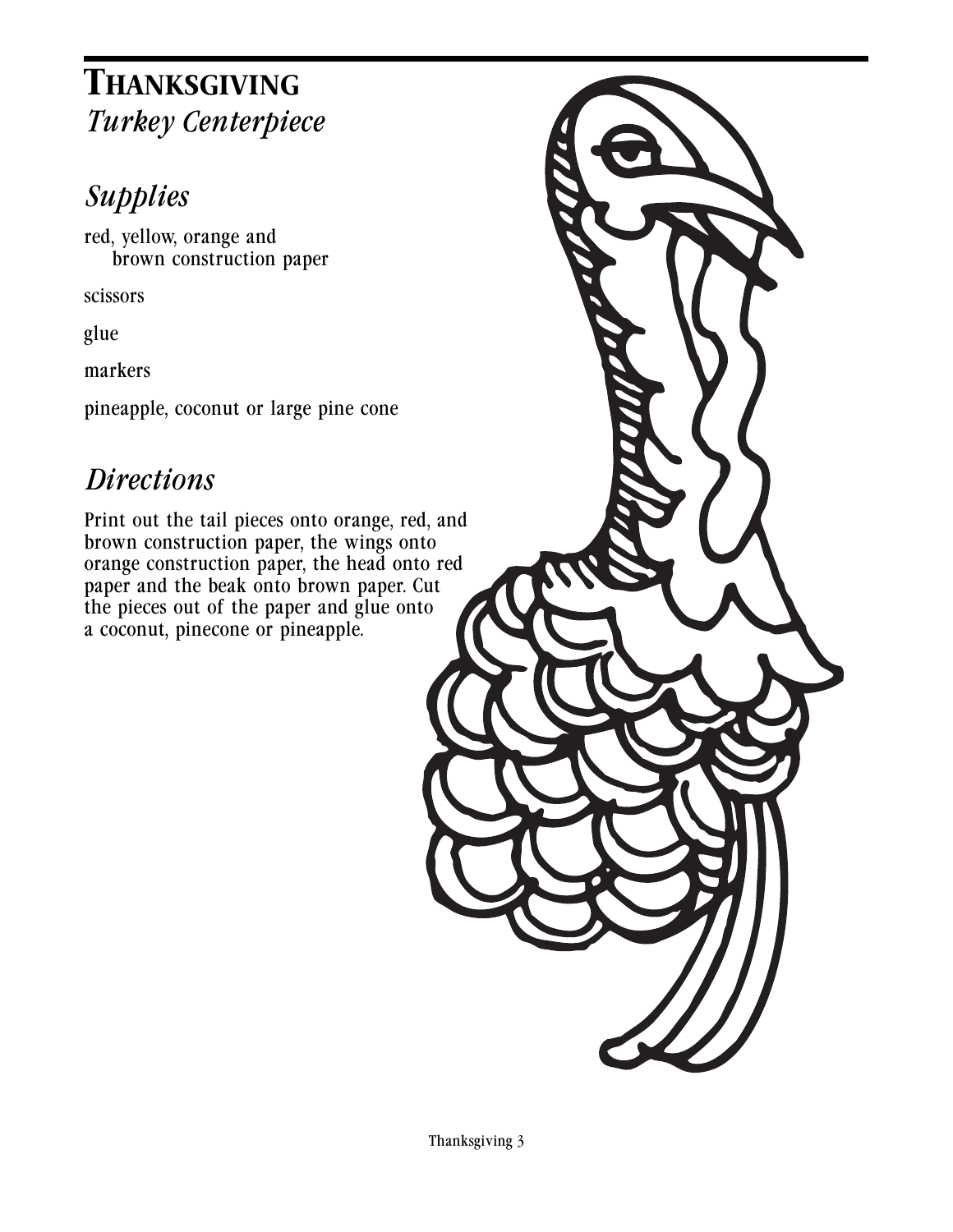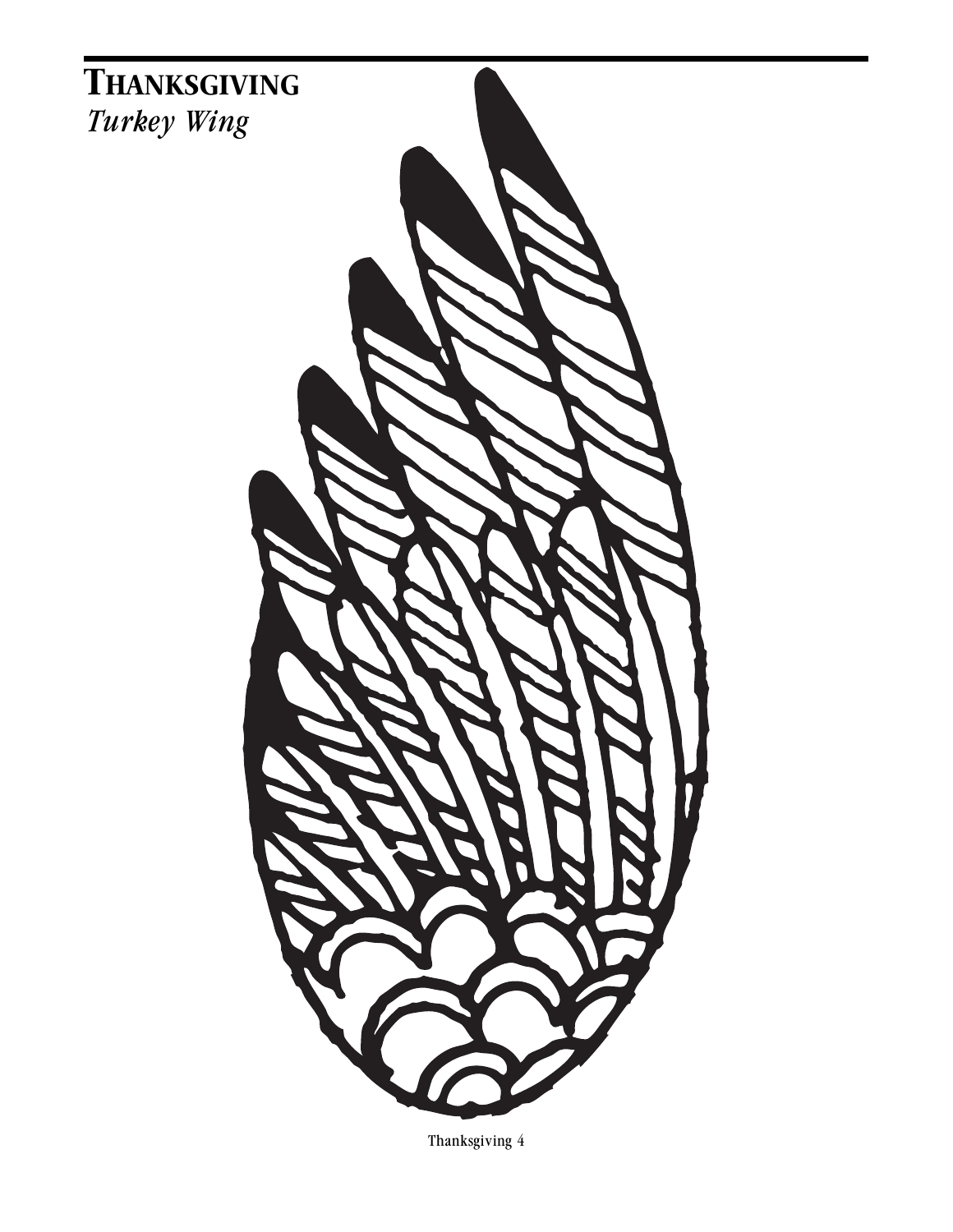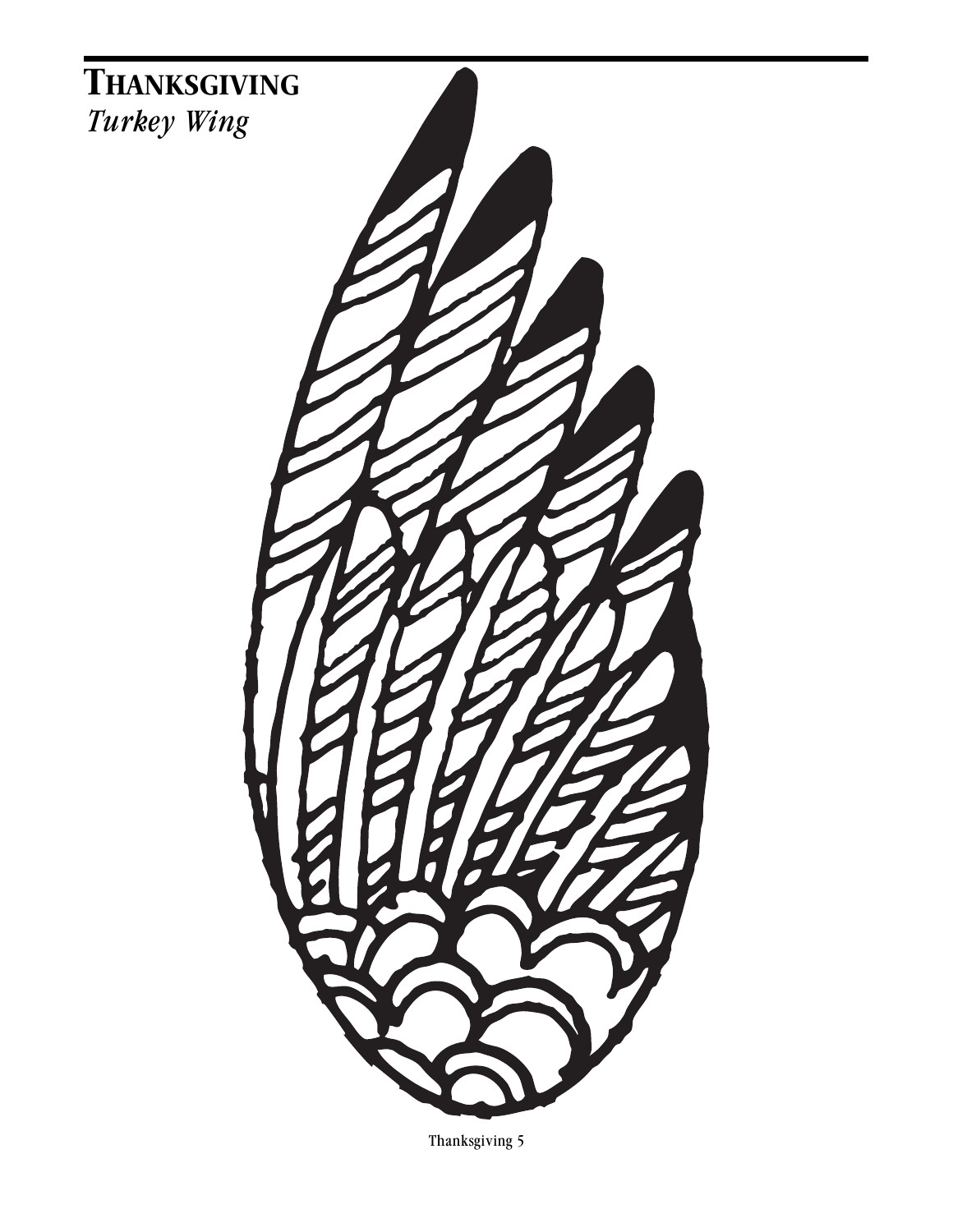